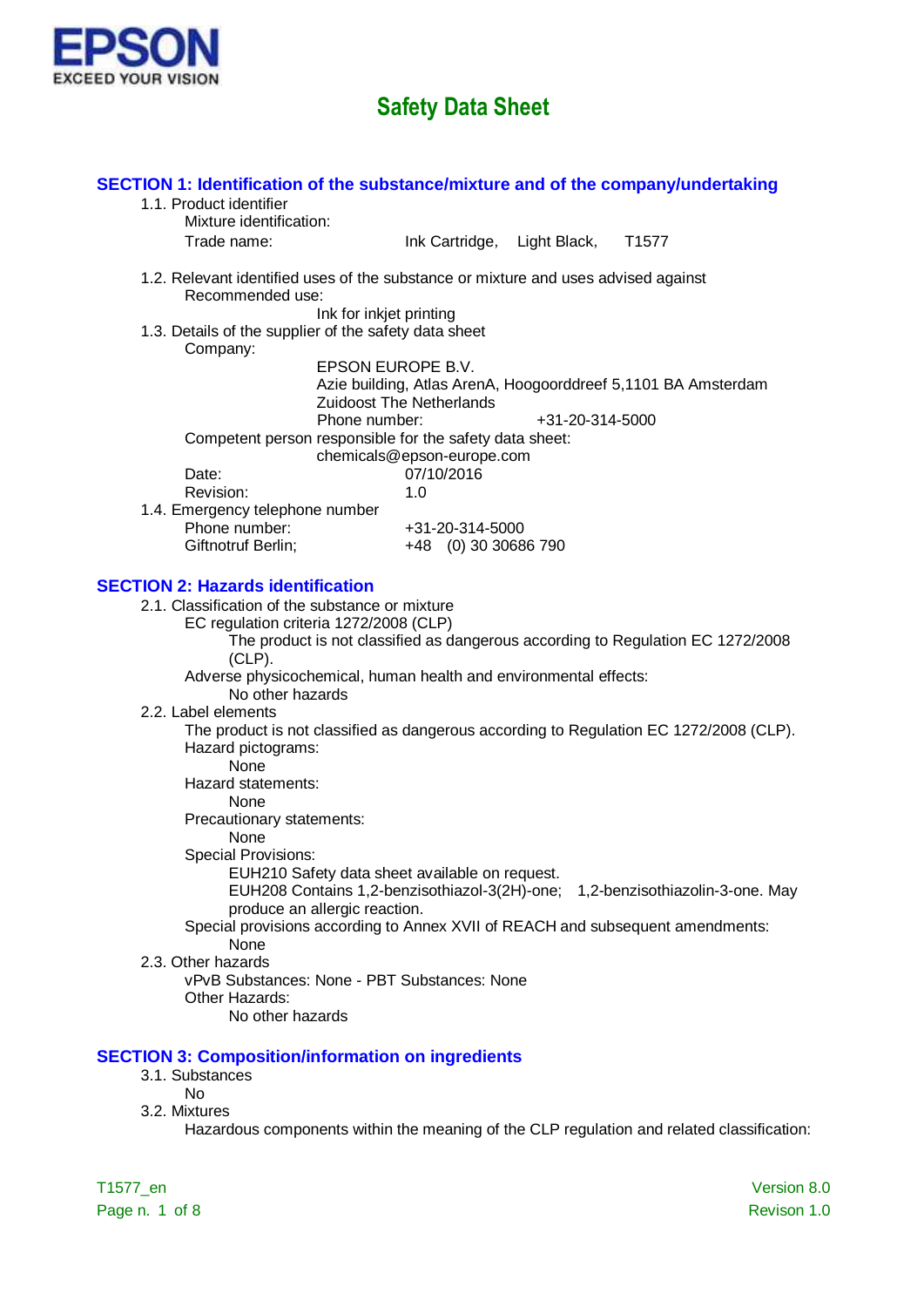

| Qty                | <b>Name</b>                                                         | <b>Ident. Number</b>            |                                        | <b>Classification</b>                                                                                                                                                       |
|--------------------|---------------------------------------------------------------------|---------------------------------|----------------------------------------|-----------------------------------------------------------------------------------------------------------------------------------------------------------------------------|
| $50\% \sim$<br>65% | Water                                                               | CAS:<br>EC:                     | 7732-18-5<br>231-791-2                 | The product is not classified as<br>dangerous according to<br>Regulation EC 1272/2008 (CLP).                                                                                |
| $20\% \sim$<br>25% | Glycerol                                                            | CAS:<br>EC:                     | $56 - 81 - 5$<br>200-289-5             | The product is not classified as<br>dangerous according to<br>Regulation EC 1272/2008 (CLP).                                                                                |
| $1\% \sim 3\%$     | Triethanol amine                                                    | CAS:<br>EC:                     | $102 - 71 - 6$<br>203-049-8            | The product is not classified as<br>dangerous according to<br>Regulation EC 1272/2008 (CLP).                                                                                |
| $1\% \sim 3\%$     | Carbon black                                                        | CAS:<br>EC:                     | 1333-86-4<br>215-609-9                 | The product is not classified as<br>dangerous according to<br>Regulation EC 1272/2008 (CLP).                                                                                |
| $< 0.05\%$         | 1,2-benzisothiazol-3(2<br>H)-one;<br>1,2-benzisothiazolin-3-<br>one | Index<br>number:<br>CAS:<br>EC: | 613-088-00-6<br>2634-33-5<br>220-120-9 | ♦<br>3.1/4/Oral Acute Tox. 4 H302<br>3.2/2 Skin Irrit. 2 H315<br>$\bullet$ 3.3/1 Eye Dam. 1 H318<br>3.4.2/1-1A-1B Skin Sens.<br>1,1A,1B H317<br>4.1/A1 Aquatic Acute 1 H400 |

### **SECTION 4: First aid measures**

- 4.1. Description of first aid measures
	- In case of skin contact:

Wash with plenty of water and soap.

In case of eyes contact:

In case of contact with eyes, rinse immediately with plenty of water and seek medical advice.

In case of Ingestion:

Do not under any circumstances induce vomiting. OBTAIN A MEDICAL EXAMINATION IMMEDIATELY.

In case of Inhalation:

Remove casualty to fresh air and keep warm and at rest.

- 4.2. Most important symptoms and effects, both acute and delayed None
- 4.3. Indication of any immediate medical attention and special treatment needed Treatment: None

### **SECTION 5: Firefighting measures**

- 5.1. Extinguishing media
	- Suitable extinguishing media:
		- Water.

Carbon dioxide (CO2).

Extinguishing media which must not be used for safety reasons:

- None in particular.
- 5.2. Special hazards arising from the substance or mixture Do not inhale explosion and combustion gases. Burning produces heavy smoke.
- 5.3. Advice for firefighters

Page n. 2 of 8 Revison 1.0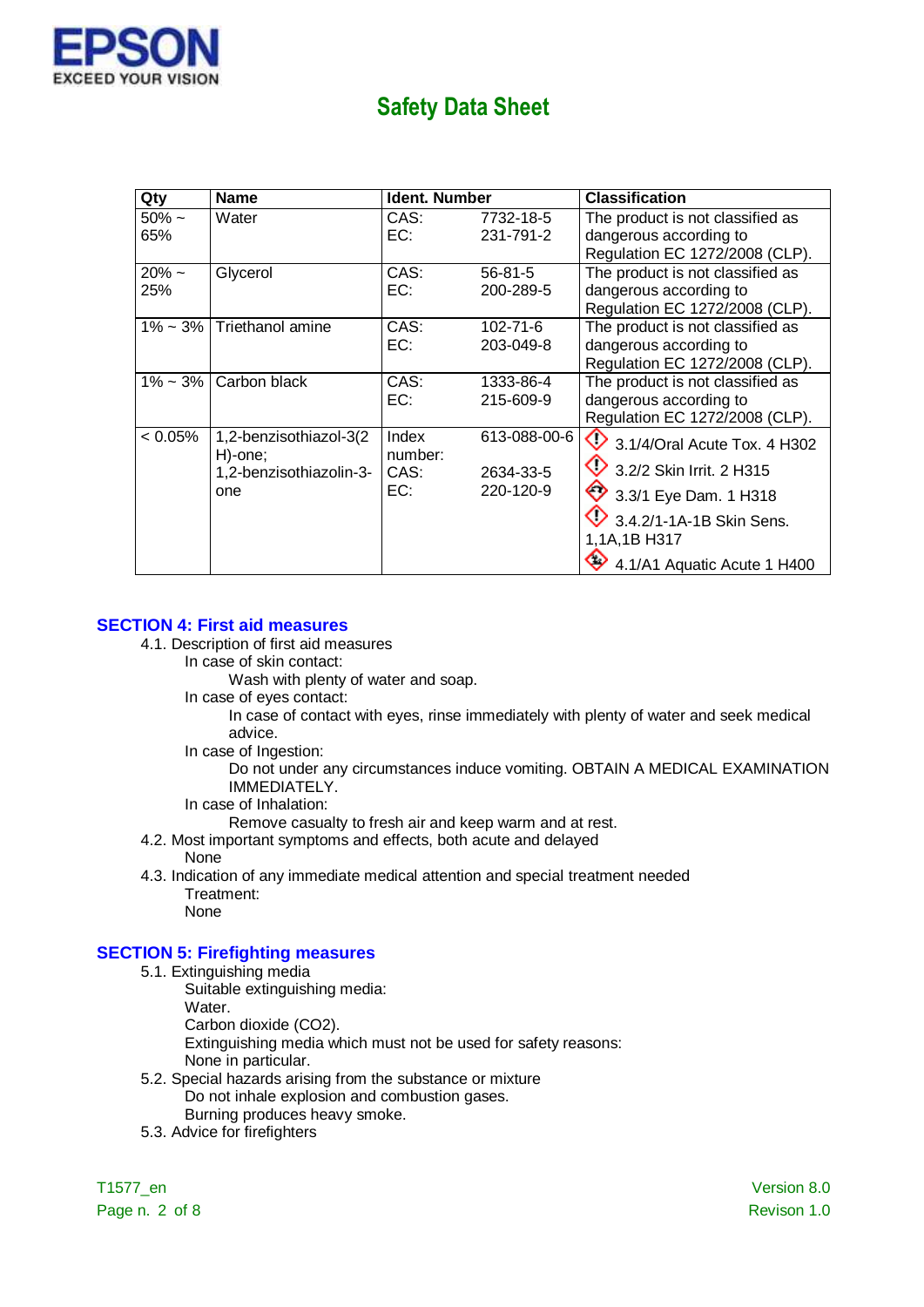

Use suitable breathing apparatus .

Collect contaminated fire extinguishing water separately. This must not be discharged into drains.

Move undamaged containers from immediate hazard area if it can be done safely.

#### **SECTION 6: Accidental release measures**

6.1. Personal precautions, protective equipment and emergency procedures Wear personal protection equipment.

Remove persons to safety. See protective measures under point 7 and 8.

6.2. Environmental precautions

Do not allow to enter into soil/subsoil. Do not allow to enter into surface water or drains. Retain contaminated washing water and dispose it.

In case of gas escape or of entry into waterways, soil or drains, inform the responsible authorities.

Suitable material for taking up: absorbing material, organic, sand

6.3. Methods and material for containment and cleaning up

Wash with plenty of water.

6.4. Reference to other sections See also section 8 and 13

### **SECTION 7: Handling and storage**

7.1. Precautions for safe handling

- Avoid contact with skin and eyes, inhalation of vapours and mists. Do not eat or drink while working.
	- See also section 8 for recommended protective equipment.
- 7.2. Conditions for safe storage, including any incompatibilities

Keep away from food, drink and feed.

Incompatible materials:

None in particular.

Instructions as regards storage premises:

Adequately ventilated premises.

7.3. Specific end use(s)

None in particular

#### **SECTION 8: Exposure controls/personal protection**

- 8.1. Control parameters
	- Glycerol CAS: 56-81-5
		- OEL Type: OSHA LTE: 5 mg/m3 Notes: PEL, as mist, respirable fraction
		- OEL Type: OSHA LTE: 15 mg/m3 Notes: PEL, as mist, total dust
		- Carbon black CAS: 1333-86-4
			- OEL Type: ACGIH LTE: 3 mg/m3
			- OEL Type: NIOSH LTE: 3.5 mg/m3 STE: 1750 mg/m3
			- OEL Type: OSHA LTE: 3.5 mg/m3
		- DNEL Exposure Limit Values
		- No data available
		- PNEC Exposure Limit Values
		- No data available
- 8.2. Exposure controls

Eye protection:

Not needed for normal use. Anyway, operate according good working practices.

Protection for skin:

No special precaution must be adopted for normal use.

Protection for hands: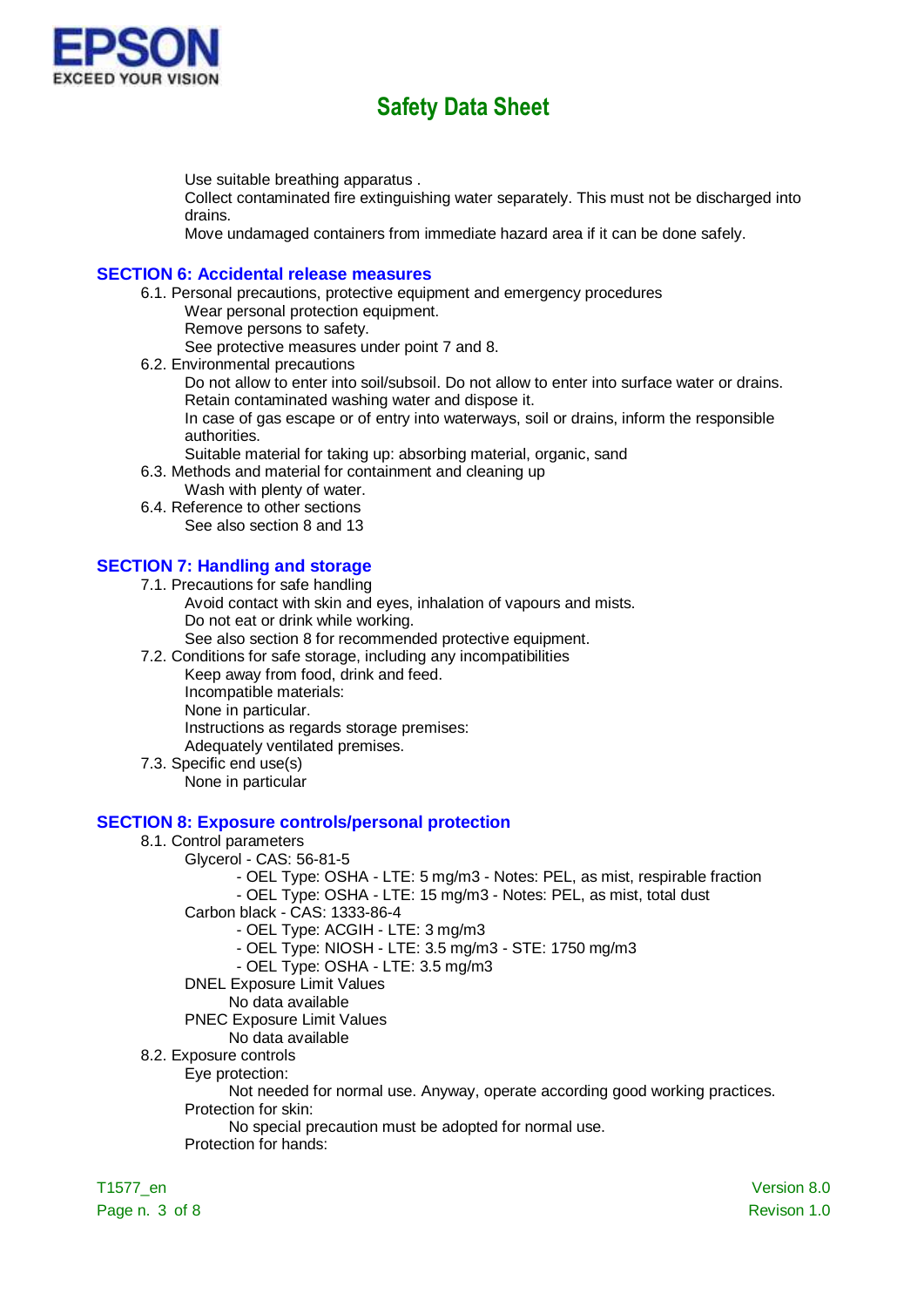

Not needed for normal use. Respiratory protection: Not needed for normal use. Thermal Hazards: None Environmental exposure controls: None Appropriate engineering controls: None

#### **SECTION 9: Physical and chemical properties**

9.1. Information on basic physical and chemical properties

- Appearance and colour: Light Black Liquid Odour: Slightly Odour threshold:<br>  $pH: 8.4 \sim 9.6$  at 20 °C Melting point / freezing point: Initial boiling point and boiling range:<br>Solid/gas flammability: No data available Solid/gas flammability:<br>
Upper/lower flammability or explosive limits: No data available Upper/lower flammability or explosive limits: Vapour density: No data available Flash point:  $\overline{C}$  > 120 °C / 248 ° F Evaporation rate: No data available Vapour pressure: No data available Relative density: 1.061 at 20 °C Solubility in water: Complete Solubility in oil: No data available Partition coefficient (n-octanol/water): No data available Auto-ignition temperature:<br>
Decomposition temperature:<br>
No data available Decomposition temperature: Viscosity:<br>
Explosive properties:<br>
Explosive properties:<br>
Some Modata available Explosive properties:<br>
Oxidizing properties:<br>
Oxidizing properties:<br>
No data available Oxidizing properties:
- 9.2. Other information

**SECTION 10: Stability and reactivity**

- 10.1. Reactivity
- Stable under normal conditions 10.2. Chemical stability
	- Stable under normal conditions
- 10.3. Possibility of hazardous reactions None
- 10.4. Conditions to avoid Stable under normal conditions.
- 10.5. Incompatible materials None in particular.
- 10.6. Hazardous decomposition products None.

### **SECTION 11: Toxicological information**

11.1. Information on toxicological effects

 $8.4 \sim 9.6$ <br>-29.8 °C

Miscibility: No data available Fat Solubility: The Contract of the No data available Conductivity: Conductivity: No data available

Page n. 4 of 8 Revison 1.0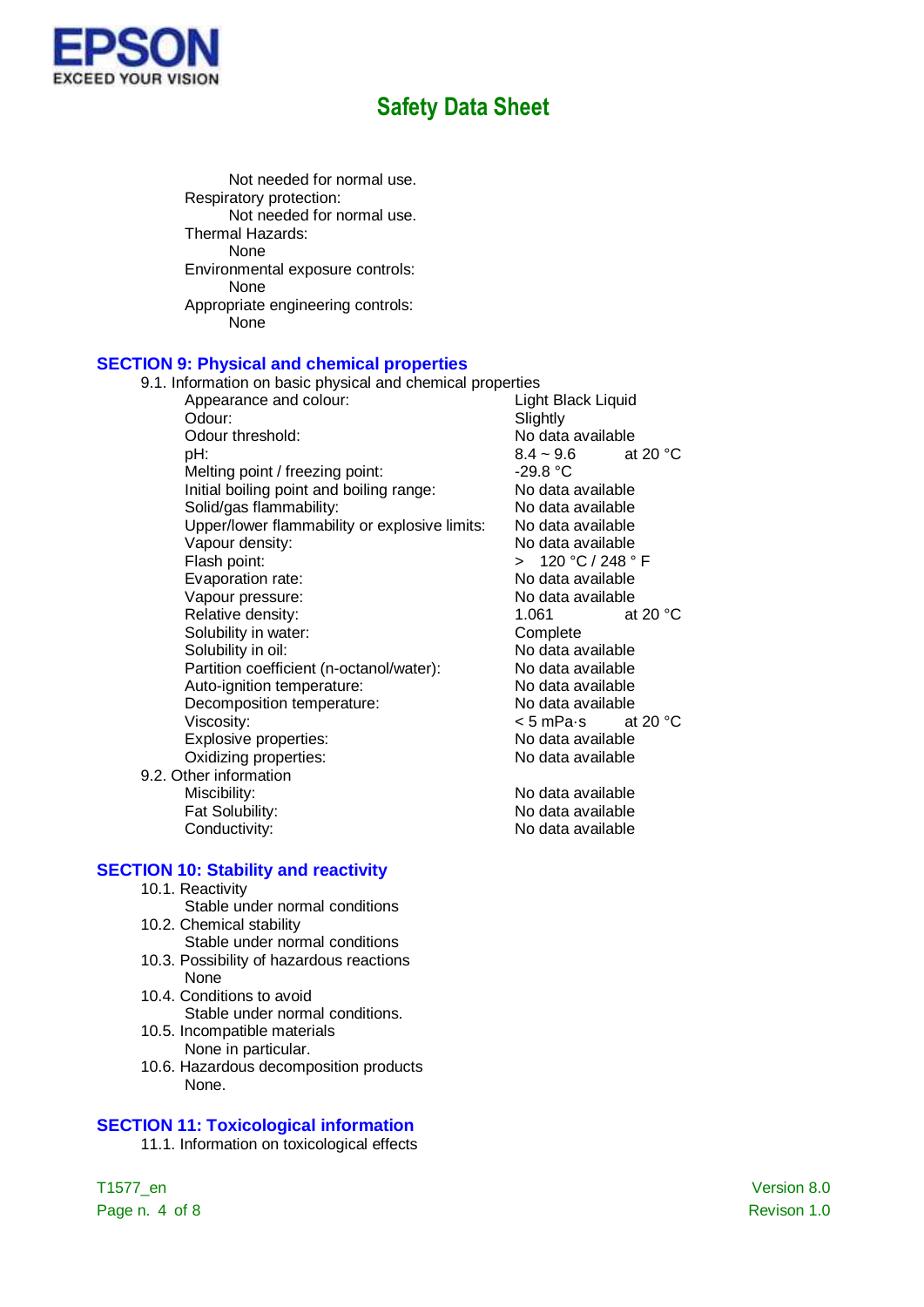

Toxicological information of the mixture: No data available Toxicological information of the main substances found in the mixture: Glycerol - CAS: 56-81-5 a) acute toxicity: Test: LD50 - Route: Oral - Species: Guinea pig = 7750 mg/kg - Source: Journal of Industrial Hygiene and Toxicology. Vol. 23, Pg. 259, 1941 Test: LDLo - Route: Oral - Species: Human = 1428 mg/kg - Source: "Toxicology of Drugs and Chemicals," Deichmann, W.B., New York, Academic Press, Inc., 1969Vol. -, Pg. 288, 1969. - Notes: BEHAVIORAL: HEADACHE GASTROINTESTINAL: NAUSEA OR VOMITING Triethanol amine - CAS: 102-71-6 a) acute toxicity: Test: LD50 - Route: Oral - Species: Guinea pig = 2200 mg/kg - Source: "Toxicometric Parameters of Industrial Toxic Chemicals Under Single Exposure," Izmerov, N.F., et al., Moscow, Centre of International Projects, GKNT, 1982Vol. -, Pg. 114, 1982. Test: LD50 - Route: Oral - Species: Mouse = 5846 mg/kg - Source: Science Reports of the Research Institutes, Tohoku University, Series C: Medicine. Vol. 36(1-4), Pg. 10, 1989. - Notes: GASTROINTESTINAL: "HYPERMOTILITY, DIARRHEA" KIDNEY, URETER, AND BLADDER: OTHER CHANGES BEHAVIORAL: CONVULSIONS OR EFFECT ON SEIZURE THRESHOLD Carbon black - CAS: 1333-86-4 a) acute toxicity: Test: LD50 - Route: Dermal - Species: Rabbit > 3 g/kg - Source: Acute Toxicity

Data. Journal of the American College of Toxicology, Part B. Vol. 15 Test: LD50 - Route: Oral - Species: Rat > 15400 mg/kg - Source: Acute Toxicity Data. Journal of the American College of Toxicology, Part B. Vol. 15 Carbon black - CAS: 1333-86-4

With excessive exposure, carbon black has been listed as a possible human carcinogen. However, as engineered within this ink cartridge, emissions to air of carbon black during normal printing use have not been found. IARC, the International Agency for Research on Cancer, has found printing inks to be not classifiable as human carcinogens.

If not differently specified, the information required in Regulation (EU) 2015/830 listed below must be considered as 'No data available':

- a) acute toxicity;
- b) skin corrosion/irritation;
- c) serious eye damage/irritation;
- d) respiratory or skin sensitisation;
- e) germ cell mutagenicity;
- f) carcinogenicity;
- g) reproductive toxicity;
- h) STOT-single exposure;
- i) STOT-repeated exposure;
- j) aspiration hazard.

#### **SECTION 12: Ecological information**

- 12.1. Toxicity
	- Adopt good working practices, so that the product is not released into the environment. No data available
- 12.2. Persistence and degradability No data available

T1577\_en Version 8.0 Page n. 5 of 8 Revison 1.0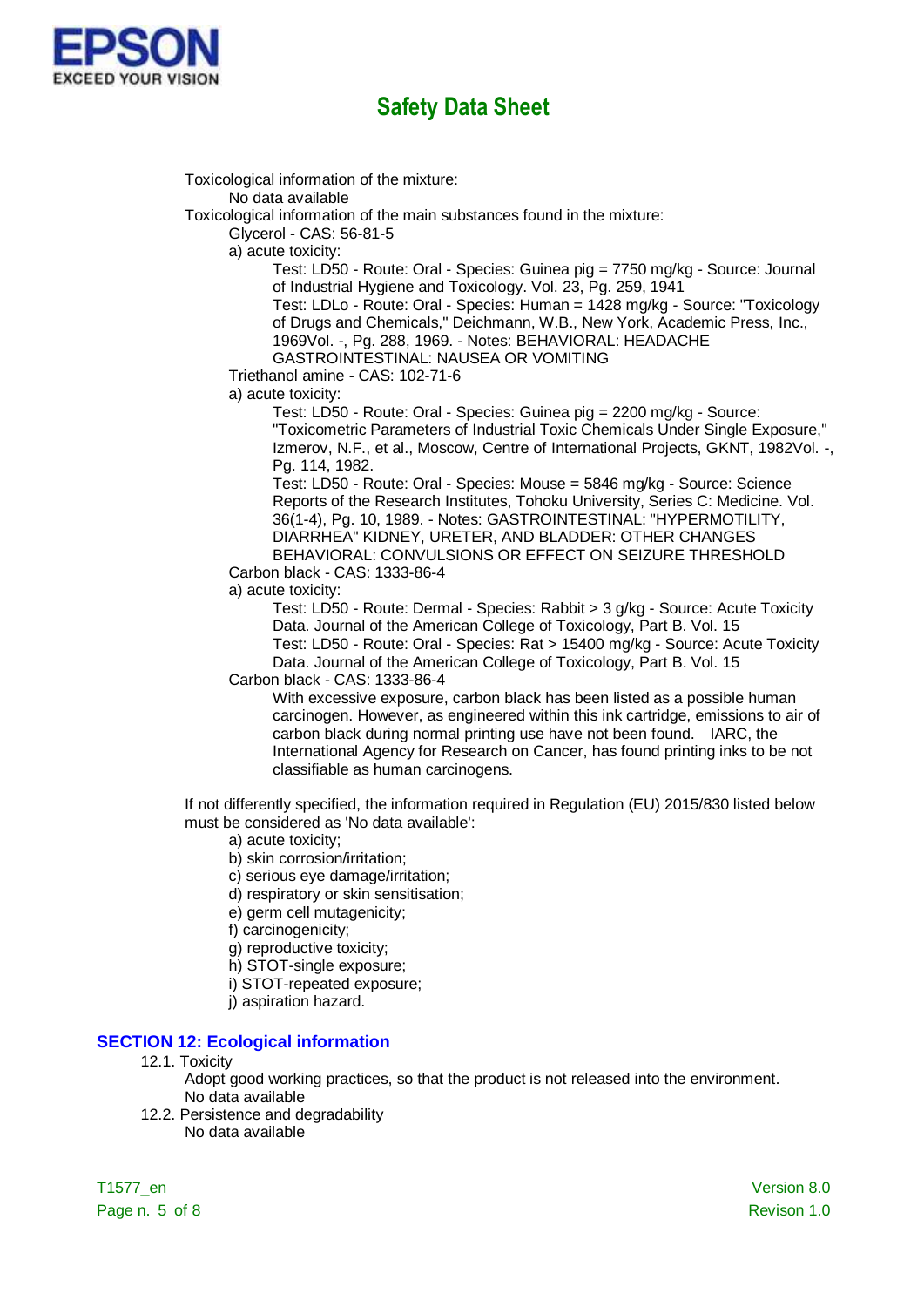

- 12.3. Bioaccumulative potential No data available
- 12.4. Mobility in soil
	- No data available
- 12.5. Results of PBT and vPvB assessment vPvB Substances: None - PBT Substances: None
- 12.6. Other adverse effects None

### **SECTION 13: Disposal considerations**

- 13.1. Waste treatment methods
	- Recover if possible. In so doing, comply with the local and national regulations currently in force.

### **SECTION 14: Transport information**

14.1. UN number

Not classified as dangerous in the meaning of transport regulations.

- 14.2. UN proper shipping name No data available
- 14.3. Transport hazard class(es) No data available
- 14.4. Packing group No data available
- 14.5. Environmental hazards No data available
- 14.6. Special precautions for user
	- No data available
- 14.7. Transport in bulk according to Annex II of MARPOL73/78 and the IBC Code No data available

### **SECTION 15: Regulatory information**

15.1. Safety, health and environmental regulations/legislation specific for the substance or mixture Dir. 98/24/EC (Risks related to chemical agents at work)

Dir. 2000/39/EC (Occupational exposure limit values)

Regulation (EC) n. 1907/2006 (REACH)

Regulation (EC) n. 1272/2008 (CLP)

- Regulation (EC) n. 790/2009 (ATP 1 CLP) and (EU) n. 758/2013
- Regulation (EU) 2015/830
- Regulation (EU) n. 286/2011 (ATP 2 CLP)

Regulation (EU) n. 618/2012 (ATP 3 CLP)

Regulation (EU) n. 487/2013 (ATP 4 CLP)

- Regulation (EU) n. 944/2013 (ATP 5 CLP)
- Regulation (EU) n. 605/2014 (ATP 6 CLP)

Restrictions related to the product or the substances contained according to Annex XVII Regulation (EC) 1907/2006 (REACH) and subsequent modifications:

#### Restrictions related to the product:

No restriction.

Restrictions related to the substances contained:

- No restriction.
- Where applicable, refer to the following regulatory provisions :

Directive 2003/105/CE ('Activities linked to risks of serious accidents') and subsequent amendments.

Regulation (EC) nr 648/2004 (detergents).

1999/13/EC (VOC directive)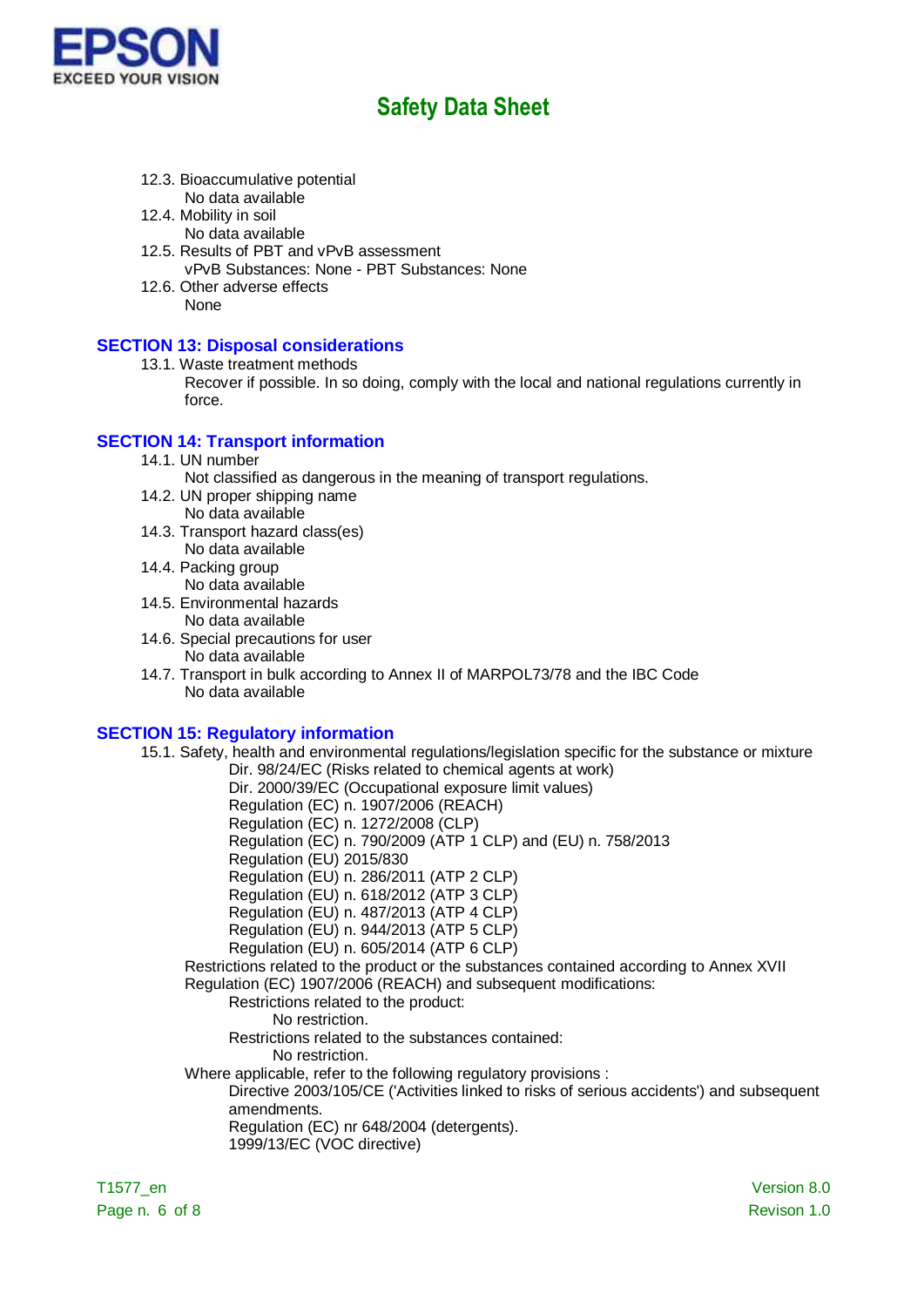

Provisions related to directives 82/501/EC(Seveso), 96/82/EC(Seveso II):

No data available

15.2. Chemical safety assessment

No

### **SECTION 16: Other information**

Full text of phrases referred to in Section 3:

H302 Harmful if swallowed.

H315 Causes skin irritation.

H318 Causes serious eye damage.

H317 May cause an allergic skin reaction.

H400 Very toxic to aquatic life.

| <b>Hazard class and</b> | Code                | <b>Description</b>                   |  |
|-------------------------|---------------------|--------------------------------------|--|
| hazard category         |                     |                                      |  |
| Acute Tox. 4            | 3.1/4/Oral          | Acute toxicity (oral), Category 4    |  |
| Skin Irrit, 2           | 3.2/2               | Skin irritation, Category 2          |  |
| Eye Dam. 1              | 3.3/1               | Serious eye damage, Category 1       |  |
| Skin Sens. 1,1A,1B      | $3.4.2/1 - 1A - 1B$ | Skin Sensitisation, Category 1,1A,1B |  |
| <b>Aquatic Acute 1</b>  | 4.1/A1              | Acute aquatic hazard, category 1     |  |

This safety data sheet has been completely updated in compliance to Regulation 2015/830. This document was prepared by a competent person who has received appropriate training. Main bibliographic sources:

ECDIN - Environmental Chemicals Data and Information Network - Joint Research Centre, Commission of the European Communities

SAX's DANGEROUS PROPERTIES OF INDUSTRIAL MATERIALS - Eight Edition - Van Nostrand Reinold

CCNL - Appendix 1

Insert further consulted bibliography

The information contained herein is based on our state of knowledge at the above-specified date. It refers solely to the product indicated and constitutes no guarantee of particular quality. It is the duty of the user to ensure that this information is appropriate and complete with respect to the specific use intended.

This Safety Data Sheet cancels and replaces any preceding release.

| ADR:        | European Agreement concerning the International Carriage of<br>Dangerous Goods by Road. |
|-------------|-----------------------------------------------------------------------------------------|
| CAS:        | Chemical Abstracts Service (division of the American Chemical<br>Society).              |
| CLP:        | Classification, Labeling, Packaging.                                                    |
| DNEL:       | Derived No Effect Level.                                                                |
| EINECS:     | European Inventory of Existing Commercial Chemical Substances.                          |
| GefStoffVO: | Ordinance on Hazardous Substances, Germany.                                             |
| GHS:        | Globally Harmonized System of Classification and Labeling of                            |
|             | Chemicals.                                                                              |
| IATA:       | International Air Transport Association.                                                |
| IATA-DGR:   | Dangerous Goods Regulation by the "International Air Transport<br>Association" (IATA).  |
| ICAO:       | International Civil Aviation Organization.                                              |
| ICAO-TI:    | Technical Instructions by the "International Civil Aviation Organization"<br>(ICAO).    |
| IMDG:       | International Maritime Code for Dangerous Goods.                                        |
|             |                                                                                         |